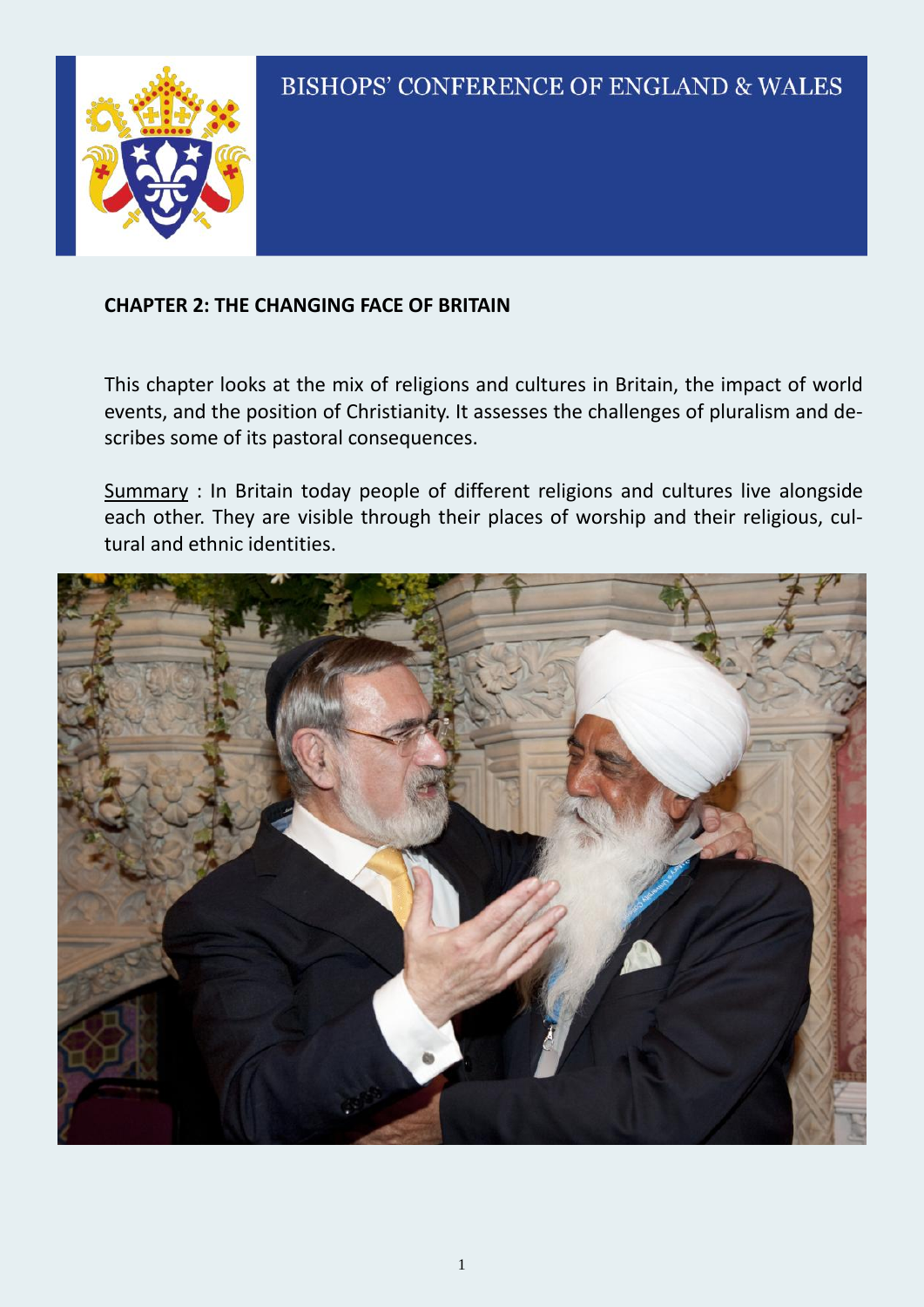

*Pastoral Consequences:* Christian love of neighbour demands that we face our own negative attitudes and reach out to our neighbours, particularly when they face hostility and prejudice. Where we have common interests and values we can work together for **the common good**. Our beliefs may differ but our common humanity enables us to share our joys and sorrows.

Honesty demands that we acknowledge and face the difficulties that exist. Christians too can encounter prejudice and hostility and there are those who wish to harm out society and its values. We must support our authorities in protecting our citizens and values. But these difficulties can never excuse prejudice and hostile attitudes.

Modern British society can be a challenge to the accepted codes of conduct and traditions of people of other religions and cultures who need to protect their identity and traditions while at the same time adapting to their surroundings.

Mass communication and globalisation mean that world events have both a positive and a negative impact on us all. Natural disasters can remind us of the unity of the human race and promote solidarity, whereas violence and terrorist attacks can inflame negative feelings and prejudice against people of different religions, refugees and asylum seekers.

The Catholic Community in Britain has experienced persecution and prejudice although Catholics have now been assimilated into mainstream British culture. Today the world wide Catholic Church is a multi-racial community which is reflected in the make-up of the Catholic Church in England and Wales. This diversity has greatly enriched the Church.

The Catholic Church recognises that the **pluralism** of society in Britain today and her vision respects diversity and, therefore, freedom from prejudice and persecution and equal civil status for all. It does, however, reject a **relativism** that judges all religious beliefs to be equality valid. The Church holds that truth is one and universal created by the one God although glimpses of this one truth can be found in different religions.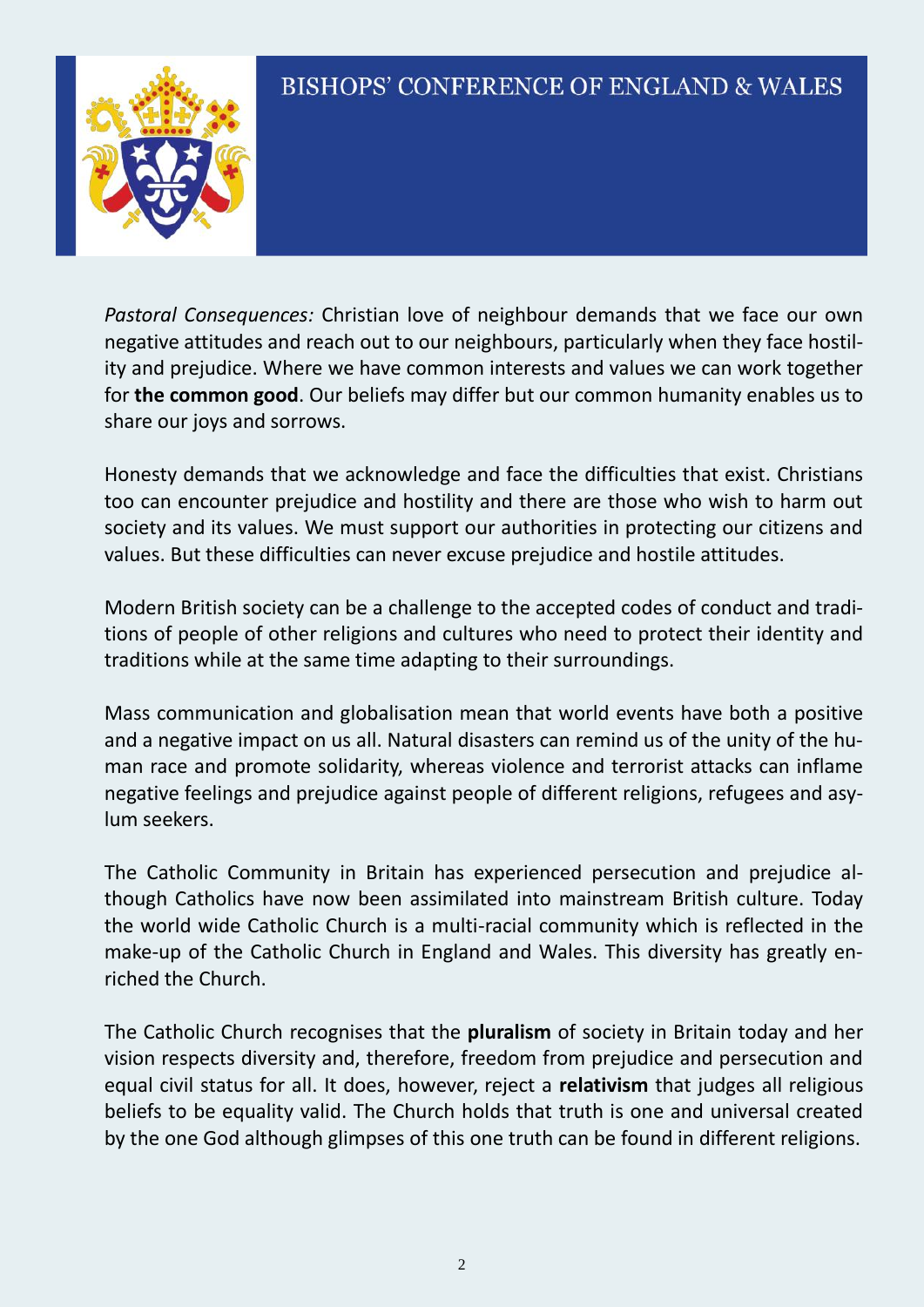## **Catholic are equipped for dialogue because:**

- They have themselves suffered persecution and prejudice in the past.
- They have had to safeguard their own religious beliefs and traditions and have done so by forms of separation (e.g. education).
- They have learnt to adapt and integrate into mainstream culture.
- The Catholic Church is a multi-racial community and understands the need to **inculturate** the gospel.
- The Catholic Church has benefitted from its diversity.
- The Catholic Church holds that truth is One. There are glimpses of the one truth in other religions. Pluralism does not mean relativism.

#### **What should Catholics do?**

- Face up to their own negative attitudes.
- Give a lead in reaching out to others, especially those suffering from prejudice.
- Give particular attention to the needs of migrants and asylum seekers.
- Work together with all people on shared concerns such as upholding life from conception to death, justice and peace, and protecting creation.
- Deepening our own faith in order to share it with others in appropriate ways including simple gestures of friendship and support.
- Never allow the difficulties arising from those hostile to British culture and society, and from those who merely seek to exploit what our society offers, to be an excuse for prejudice or even hostility.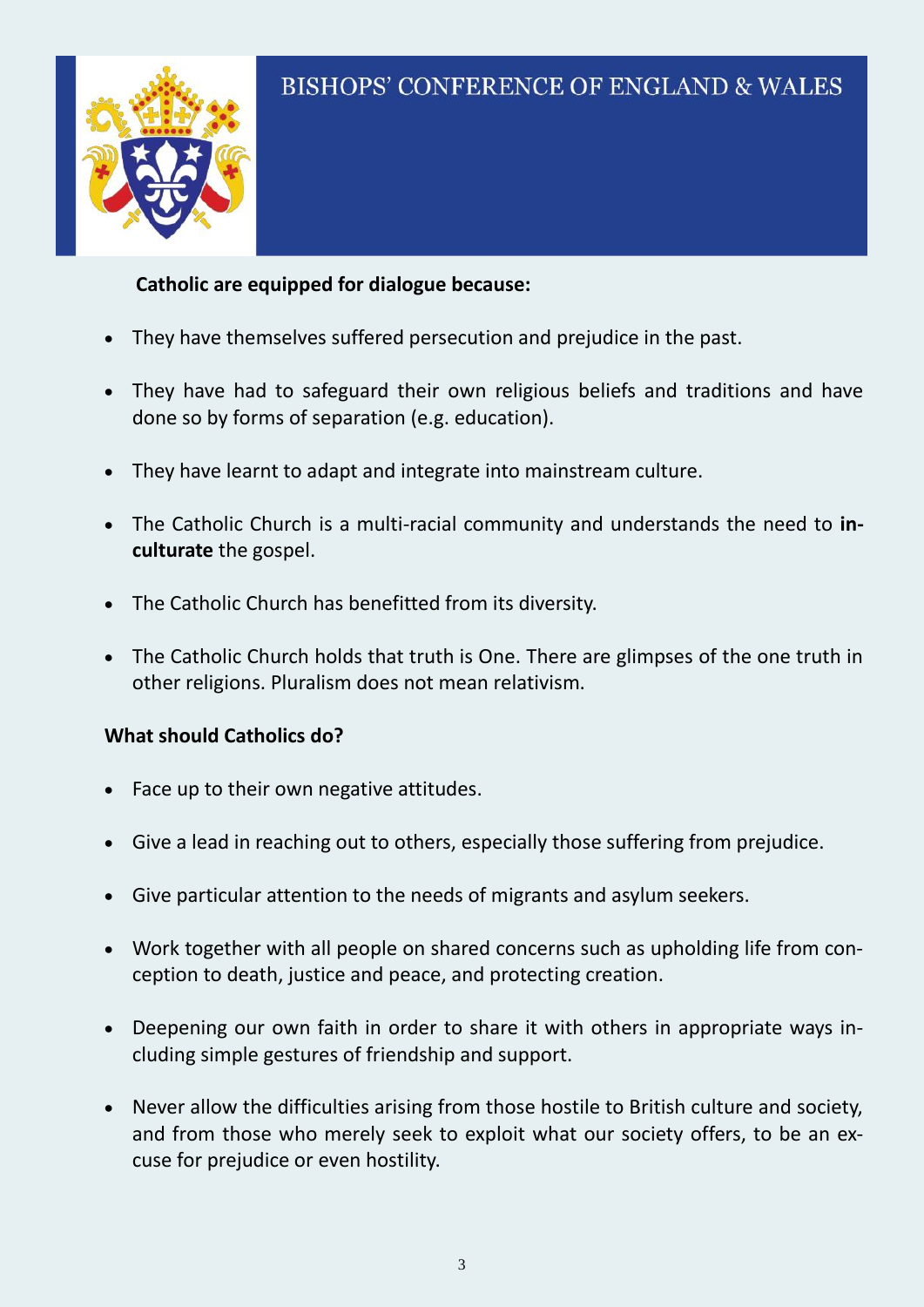

### **Glossary**

**Pluralism**: 'the co-existence in one society of many cultures, religions, philosophies and outlooks on life. In this sense of the word the Catholic Church does not only recognise pluralism as a fact but also respects it, in the sense that it supports everyone's right to freedom from persecution and prejudice, to and equal civil status within society, and to liberty and self-fulfilment within the constraints of the common good.' (p20)

**Relativism:** The belief that all religious paths are equally valid. Truth is what the believer believes; it is not universal. There is no absolute, objective truth that holds good for all.

**The Common Good:** acting for the benefit of all in a community or society so that all can flourish and live in peace and justice from conception to the natural end of life.

**Inculturate:** expressing belief in a way that appropriate to a different culture

| The Catholic Church's     |  |
|---------------------------|--|
| promotion of dialogue,    |  |
| and its respect for the   |  |
| freedom of all to prac-   |  |
| tise their religion       |  |
| stems from the convic-    |  |
| tion that truth is one    |  |
| and universal, that       |  |
| there are glimpses of     |  |
| that one truth and su-    |  |
| preme good in other       |  |
| religions, and that it is |  |
| the one God who, in his   |  |
| loving Providence, is     |  |
| the Creator of those      |  |
| elements of truth and     |  |
| goodness. P21             |  |
|                           |  |

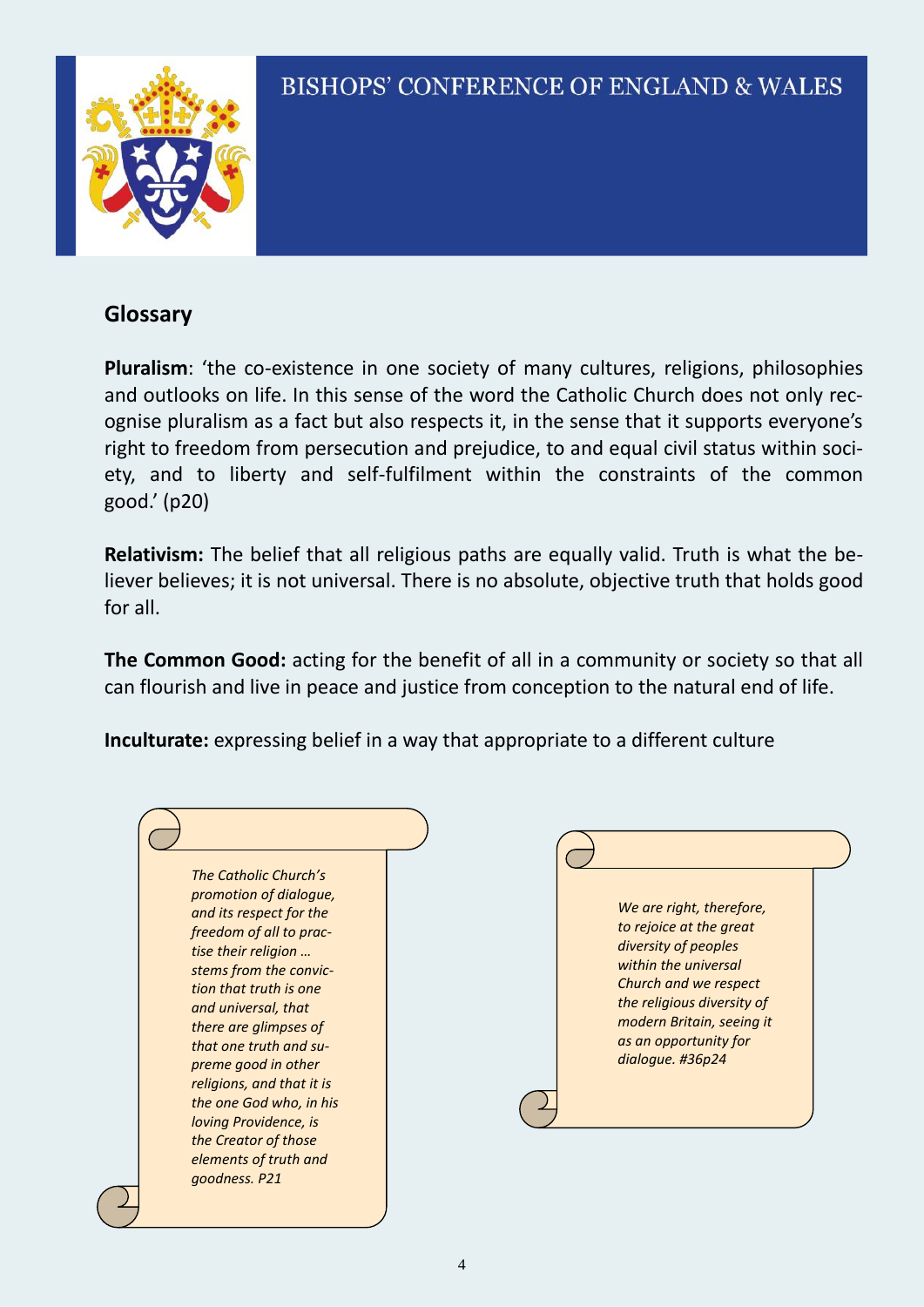

## **Questions for discussion:**

## **On the text**

What is the difference between pluralism and relativism?

Why is a clear understanding of one's own religious faith important in dialogue?

What is the purpose of dialogue with other religions?

How can dialogue be compatible with the belief that truth is one and universal?

What events or initiatives could help create an atmosphere of dialogue and partnership?

## **From your experience:**

- What experience do you have of prejudice against people of other religions, cultures and races? How did you deal with it?
- What experience do you have of prejudice against Christianity, the Church, Christians, and how did you deal with it?
- The bishops talk about the challenge of pluralism. What do you find challenging, and enriching about living in a multi-cultural society?
- How welcoming is your parish to people from other cultures? What benefits and challenges does their presence bring?

What concerns do you think people of all religions have in common, particularly in your area, and which are the occasions that can be marked together?